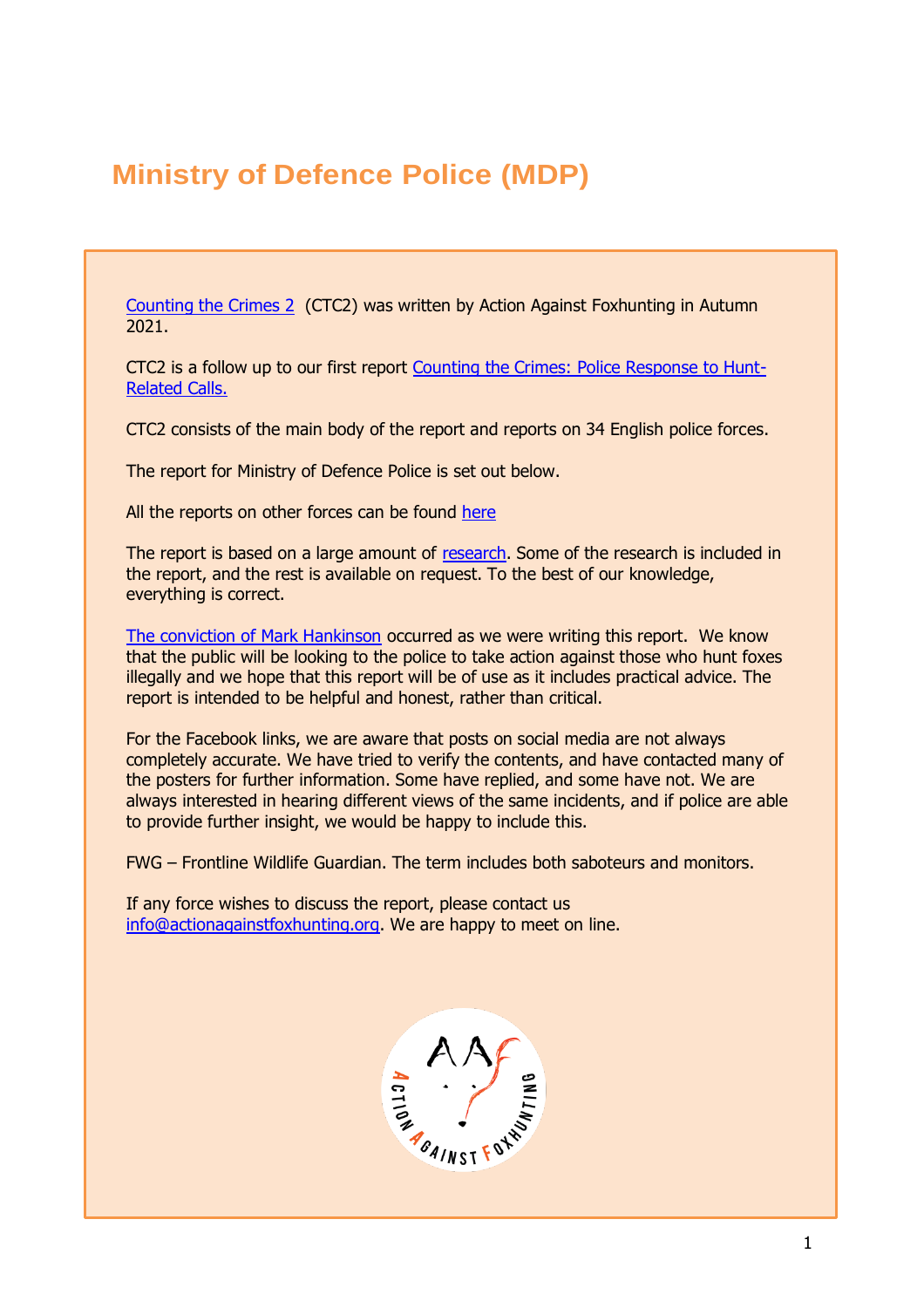## **How did the force respond to CTC?**

- One email
- ✓ Exchange of emails
- Meeting
- No response at all

### **For Email response - was the response detailed?**

- ✓ Yes
- No

### **How do you rate the response?**



### **Why have you given this rating?**

The MDP police showed they were completely open to ideas from AAF. They suggested a meeting, saying that CTC was the first time that they were truly aware of the hunting issues on MDP land. FWGs joined us for this meeting and their input was invaluable.

#### **Were there follow up emails and did the force reply?**

- ✓ Yes
- No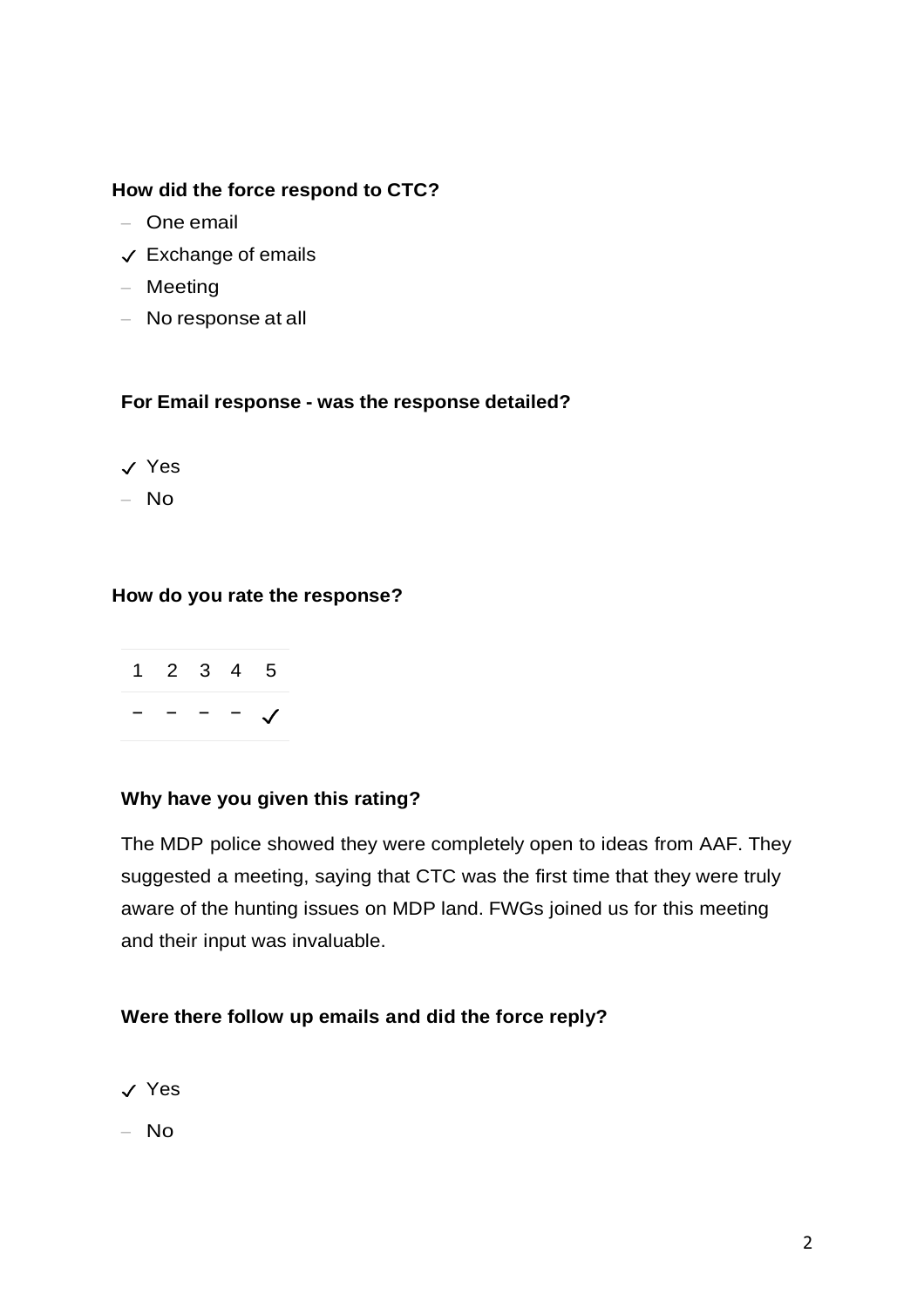### **For the forces who met with us, how do you rate this response?**



### **Why have you given this response?**

The officers who came to the meeting were keen to hear what we had to say, and they are also very keen to do something about the situation.

### **For the forces who met with us, how open were they?**



**For the forces who met with us, how useful was the meeting?**

1 2 3 4 5 − − − − ✓

#### **Why have you given this response?**

This was one of the best meetings we had, in terms of the police listening to us. They listened in depth to accounts of incidents from FWGs and openly admitted they didn't know much about hunting, appeared engaged and open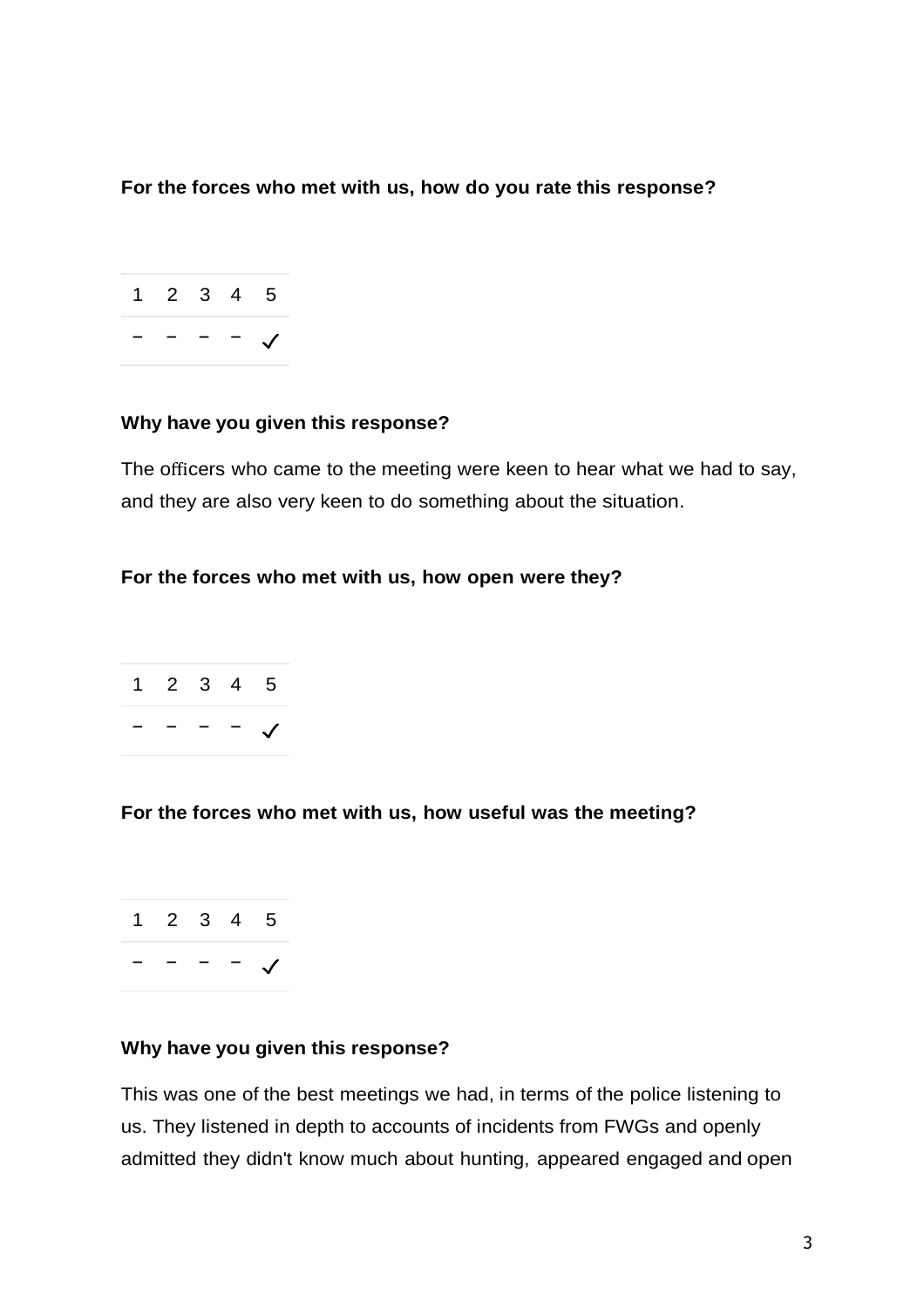throughout.

# **For all forces: how willing was THIS force to take on board what we said?**



### **Why have you given this response?**

MDP officers took away some action points from the meeting and they followed them up. In particular, an FWG mentioned that thehunt on Salisbury Plain used a Red Card to go into areas where the public are forbidden. The FWGs wanted to have the same card. However, it turned out that no one should have one, unless they have a particular reason (not hunting).

# **Has this force taken any actual steps to improve their relationship with FWGs?**

- ✓ Yes
- No
- Other

# **What steps have they taken?**

A pre-season meeting was being set up with FWGs and AAF.

# **Does this force have an aide memoire or any guide to policing illegal hunting?**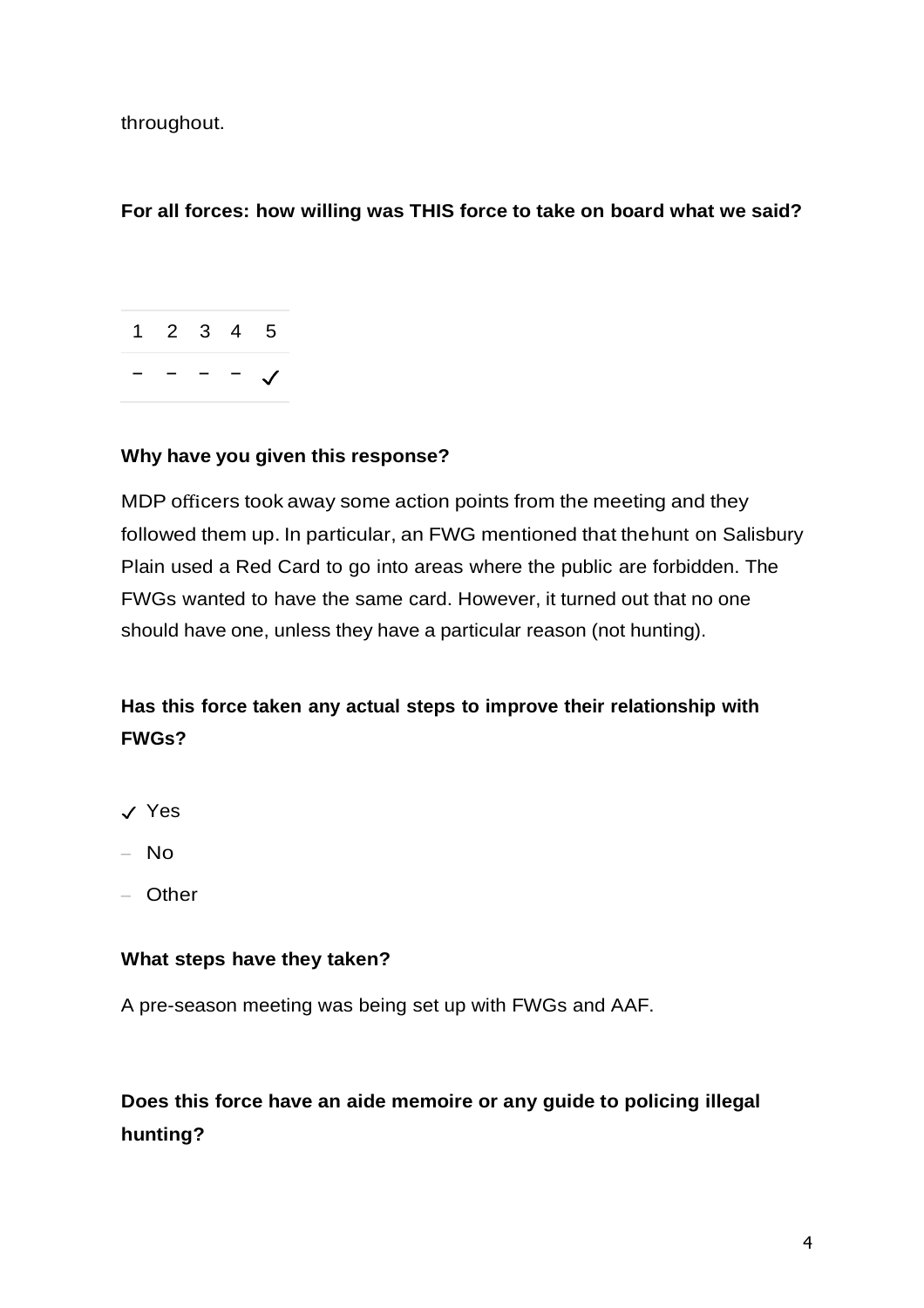– Yes

✓ No

# **How well trained are the police in this force?**



### **Why have you given this response?**

They are not trained at the moment, but the MDP is addressing it.

How do you rate this force's behaviour in the field with regard to illegal foxhunting and incidents involving FWGs?

- Always appear biased
- Usually appear biased
- ✓ Sometimes appear biased
- Rarely appear biased
- Never appear biased

### **Why have you given this response?**

A hit report showed police acting in what appears to be a biased way. However, the officers we have spoken to have acknowledged the mistakes made in the video and are very keen to address them.

### **How do you rate their ability to take action on illegal foxhunting?**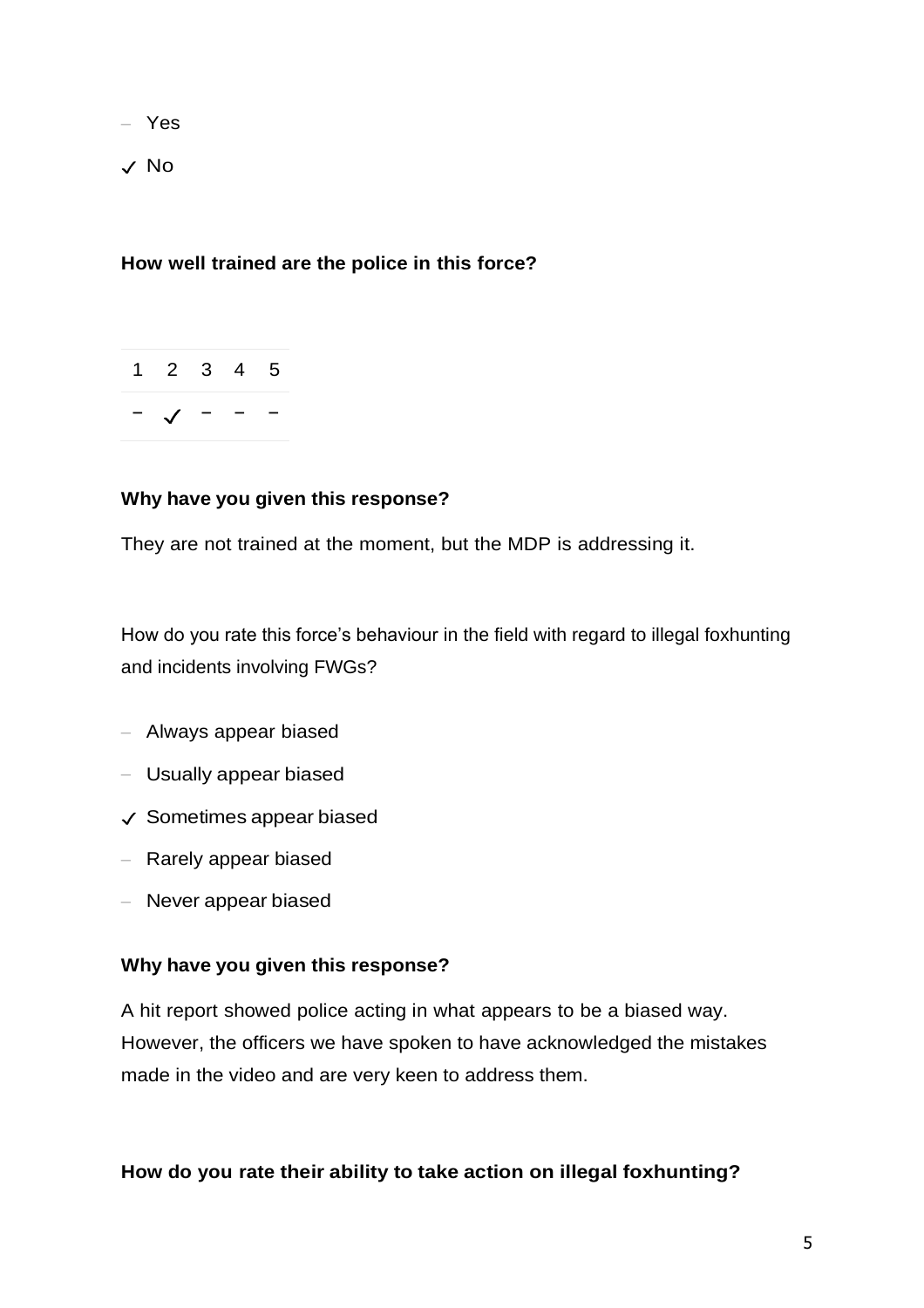

### **Why have you given this rating?**

This remains to be seen\*. The force clearly intends to improve and we will help them to do that. However, it will be the next season's hit reports that will show if our work has been effective. (\*See hit report below  $13/11 -$  we are impressed by the MDP here).

An FOI revealed that the MDP have no information held re monitoring hunting activities to ensure licences are complied with, no information re trail details being asked for, no information about hunt support trespassing away from allowed paths or their general behaviour towards the public. This is despite Training Safety Marshalls and Land Wardens checking every hunt, according to another FOI to the Defence Infrastructure Organisation. Also despite the fact that the MDP have strict rules regarding the "trail" scent, the scent is not tested at all. Additionally, all hunts on MDP land have to be a member of a recognised governing body i.e. the Hunting Office and the leaked webinars disclosed Hunts governed by the Hunting Office are routinely encouraged to break the law.

# **Do you think the force focuses too heavily on public order as opposed to dealing with illegal foxhunting?**

- Yes
- No
- ✓ Other

# **Why have you given this response?**

Public order is an issue as this is Salisbury Plain. MDP Police are there to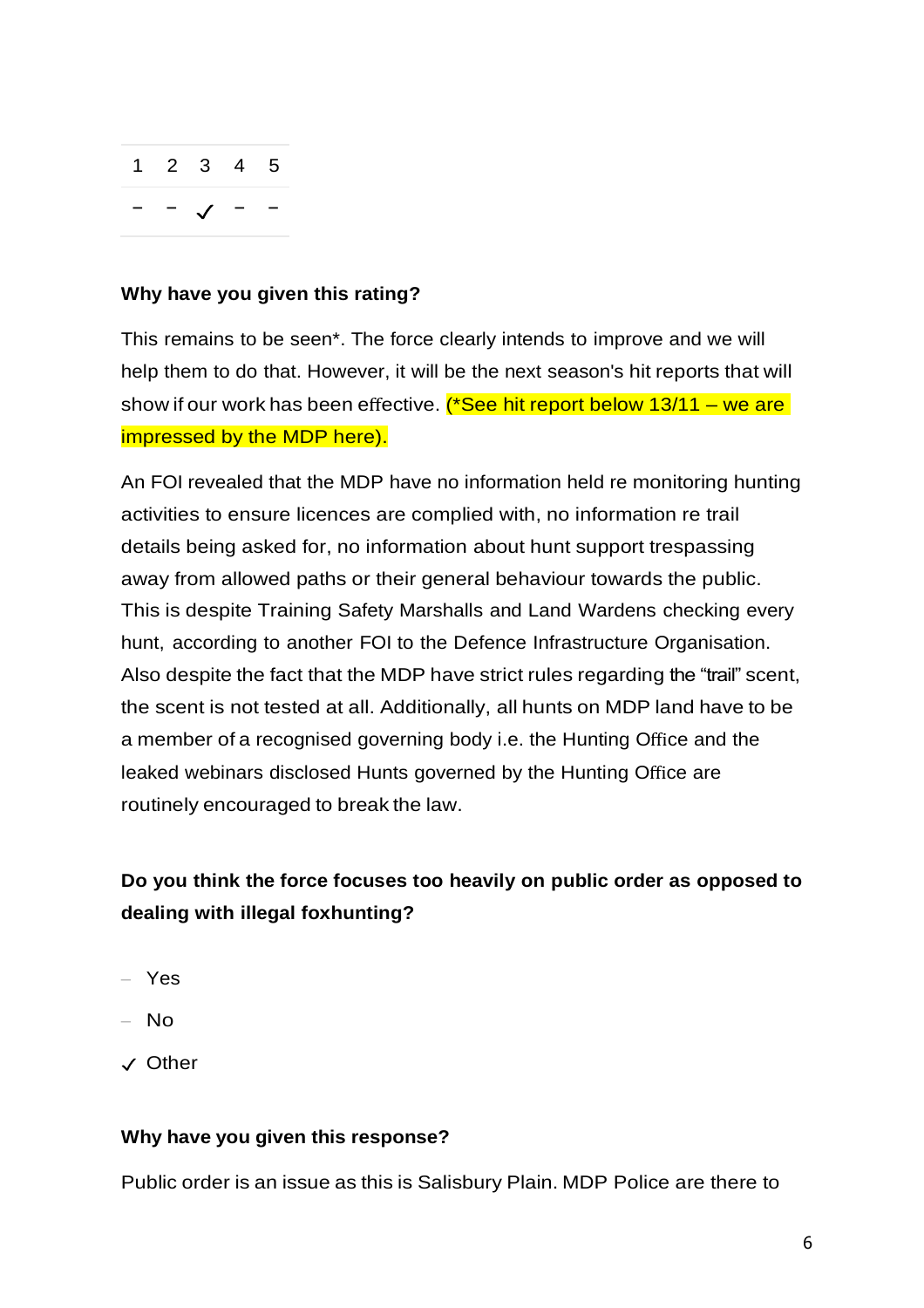ensure that military activity on the Plain can continue uninterrupted by the public.

However, the force has shown that they do not want illegal hunting on their land either.

# **Overall, how do you rate this force?**

**Take into account willingness to engage with AAF, willingness to engage with FWGs, actions in the field etc.**



# **Any other comments?**

Hunts have licences to hunt on Salisbury Plain. The licence, created by the landowners (MDP), is lengthy, but it does little to prevent illegal foxhunting. The landowners are, of course, breaking the law themselves if they allow illegal hunting to take place. The hunts are never monitored by the landowners or the police. However, there is a group of anti-hunt monitors who observe and film what happens on a hunting day. The hunts are unwelcoming to the monitors and make every effort to prevent them from seeing what they are doing. They regularly intimidate the female hunt monitor who is often alone in her vehicle. The hunt monitors have never witnessed any "trail hunting" – they have only seen traditional hunting, which is illegal.

Because the MDP police are the only defined force operating on a defined piece of land which licences hunts, the police, AAF and the hunt monitors have a unique opportunity to work together to prevent foxes from being pursued and killed.

We acknowledge that Salisbury Plain is a large area, and as such, difficult to police in normal circumstances. We also acknowledge that the police are not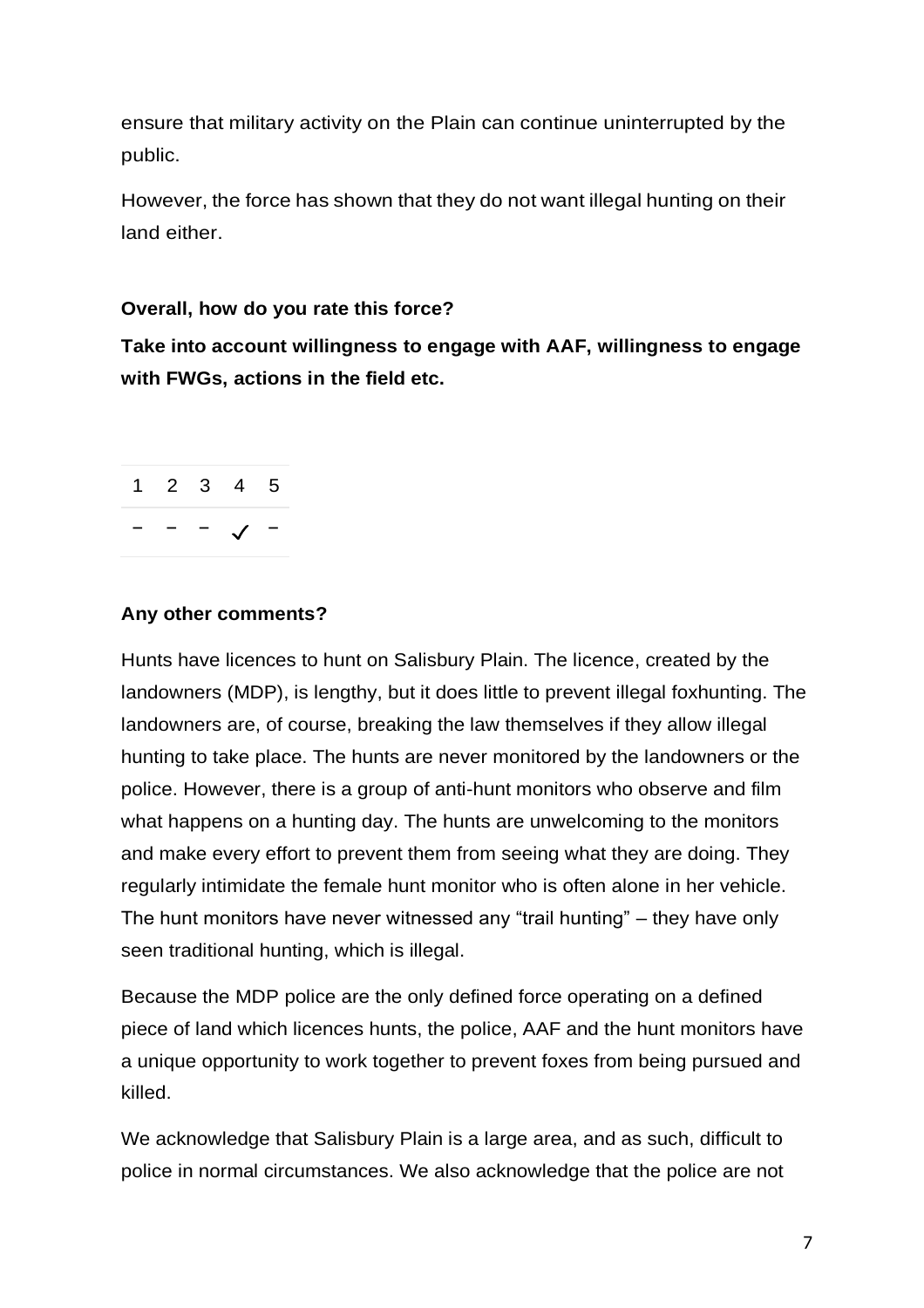able to monitor the hunts themselves. However, if the hunt really were trail hunting, they would not have a problem with allowing police to see the "trail maps" in advance. As it is licenced land, the hunts should not be able to refuse.

Discussions are continuing between AAF, the FWGs and MDP. We are now hoping that the landowners will also join us.

Regardless of the outcome of any court cases relating to the Hunting Office webinars which were exposed November 2020, what was stated in the recordings cannot be unsaid. The Hunting Office made it clear that trail hunting IS fox hunting and there was much talk about ways to create a "smokescreen" to cover up illegal hunting. Disrespectful comments were made about the police. The Hunting Office represents all registered hunts in England and Wales therefore the discussions were relevant to all police forces.

### **In the opinion of AAF, how can this force improve?**

Training is the key to improvement for the MDP police.

FWGs are a potential resource for police and should be viewed as such.

All officers would benefit from a much greater understanding of the issues surrounding illegal hunting and the motivations of FWGs. We have created three helpful documents:

[Practical Advice for All Officers](https://www.actionagainstfoxhunting.org/wp-content/uploads/2021/11/B-1411-Practical-Advice-for-all-Police-Forces.pdf) – this includes training advice [A Field Guide for Officers](https://www.actionagainstfoxhunting.org/wp-content/uploads/2021/11/A-1411-FIELD-GUIDE-ILLEGAL-FOXHUNTING.pdf) – to use if they are called to a hunt A Study - [Why sabs and monitors are not protesters.](https://www.actionagainstfoxhunting.org/wp-content/uploads/2021/11/A-1411-Why-sabs-and-monitors-arent-protesters.pdf) – an insight FWG organisations.